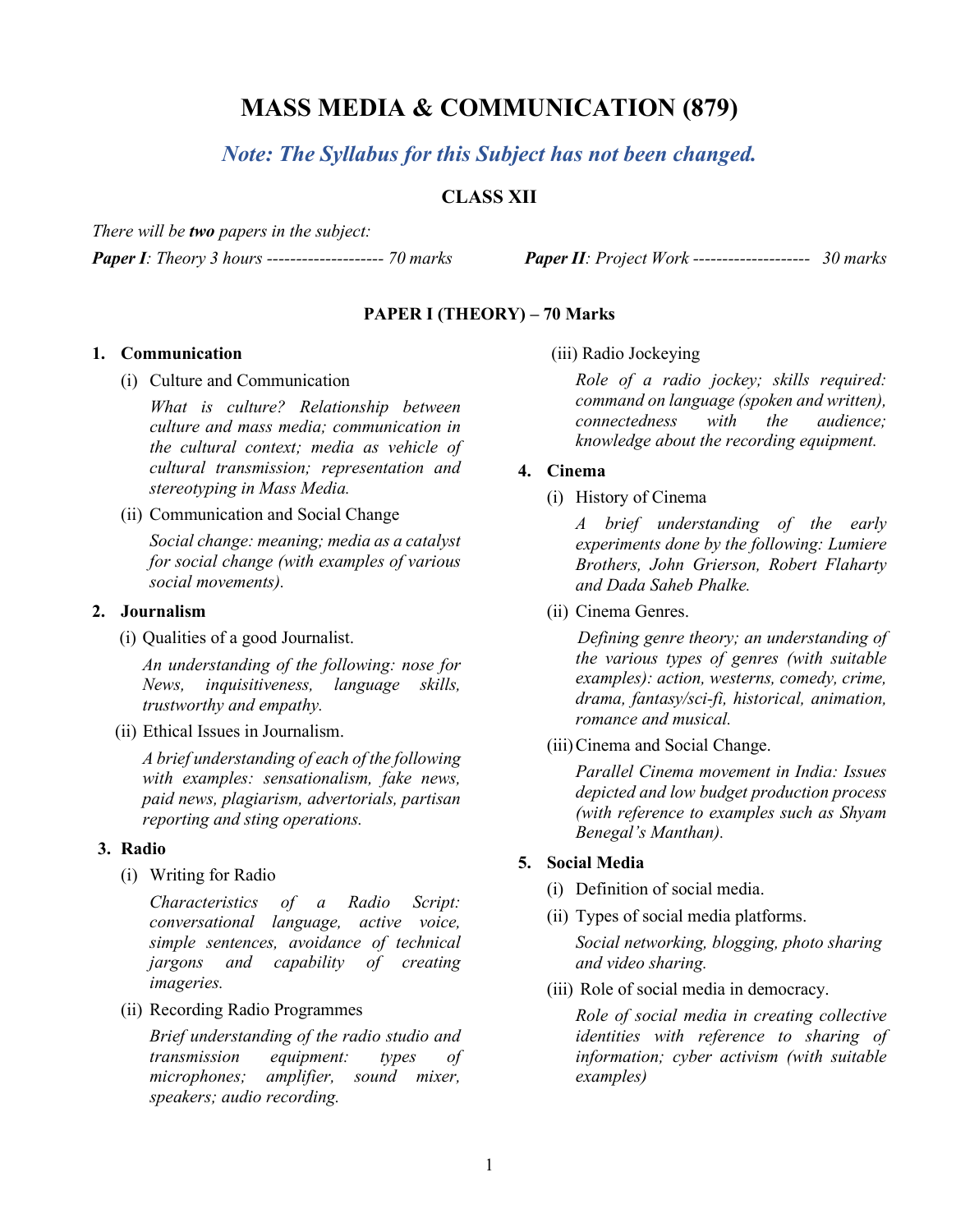(iv) Cyber Crime.

*A understanding of online bullying; stalking; trolling; online frauds.*

(v) Netiquettes.

*Meaning and importance of netiquettes; an understanding of netiquettes such as: identification of oneself; respect for others' privacy, use of appropriate language and imagery; do not spam.*

## **6. Media Regulatory Bodies**

Role and functions (as stated by the Government of India) of: Telecom Regulatory Authority of India; Press Council of India; Central Board for Film Certification; Advertisement Standard Council of India; News Broadcasting Standards Authority of India.

*Telecom Regulatory Authority of India: Regulates telecommunication services, adjudicate disputes, dispose appeals, protect interests of service providers and consumers.*

*Press Council of India: Helps newspapers maintain their independence, builds code of conduct for newspapers and journalists, guidelines for training, guidelines for spreading news, reviews newspaper production, maintains quality.*

*Central Board for Film Certification: Certifies for public viewing, film certification: U, A, UA, S.*

*Advertisement Standard Council of India: Selfregulation in advertising, protection of consumer interests, promotion of responsible advertising, enhancing public confidence in advertising; Consumer Complaints Council.*

*News Broadcasting Standards Authority of India: Ensures - impartiality, objectivity, neutrality, discretion (crimes against women and children), privacy, national security is not endangered. Prevents - glorification of violence and crime, encouragement of superstition and occultism, showcasing sex and nudity.*

## **7. Media Convergence**

Media convergence; dimensions.

*Meaning, importance and benefits of media convergence.*

*Dimensions: technological, textual, social and political (A brief understanding with examples).*

# **PAPER II (PROJECT WORK) 30 MARKS**

Candidates will be required to have completed *two* projects from any topic/ allied aspect covered in Theory.

Project work may include:

- Script writing.
- Documentary/video.
- Book review/ film review/ posters/ advertisements/ cartoon strip.
- Advertisement campaign, social media campaign.
- Case study.
- Field visit/investigation.

Candidates must be encouraged to produce project work that is original and creative, which provides insightful perspectives.

#### **List of suggested assignments for Project Work:**

- (i) Develop a script for radio advertisement on any one social issue of your choice. The duration of the advertisement should not be more than 30 seconds. You are also expected to develop a suitable jingle.
- (ii) Develop a short comic story. You can choose maximum 4 characters to build the story. The cartoons should be drawn by yourself in your own way. Write suitable dialogues. Colouring of the comics is optional. The story should not be more than five scenes or 15 drawings. candidates can submit them pasted in a chart or book. No software should be used for this assignment.
- (iii) Produce a one hour documentary on the topic "Life in School". The documentary must contain video clips from various activities conducted in school as well as general school life such as recess and dismissal. There must be at least one interview with a student and one with a member of staff. Narration must be clear and fit with the visual matter. Any recording not in English must have subtitles.